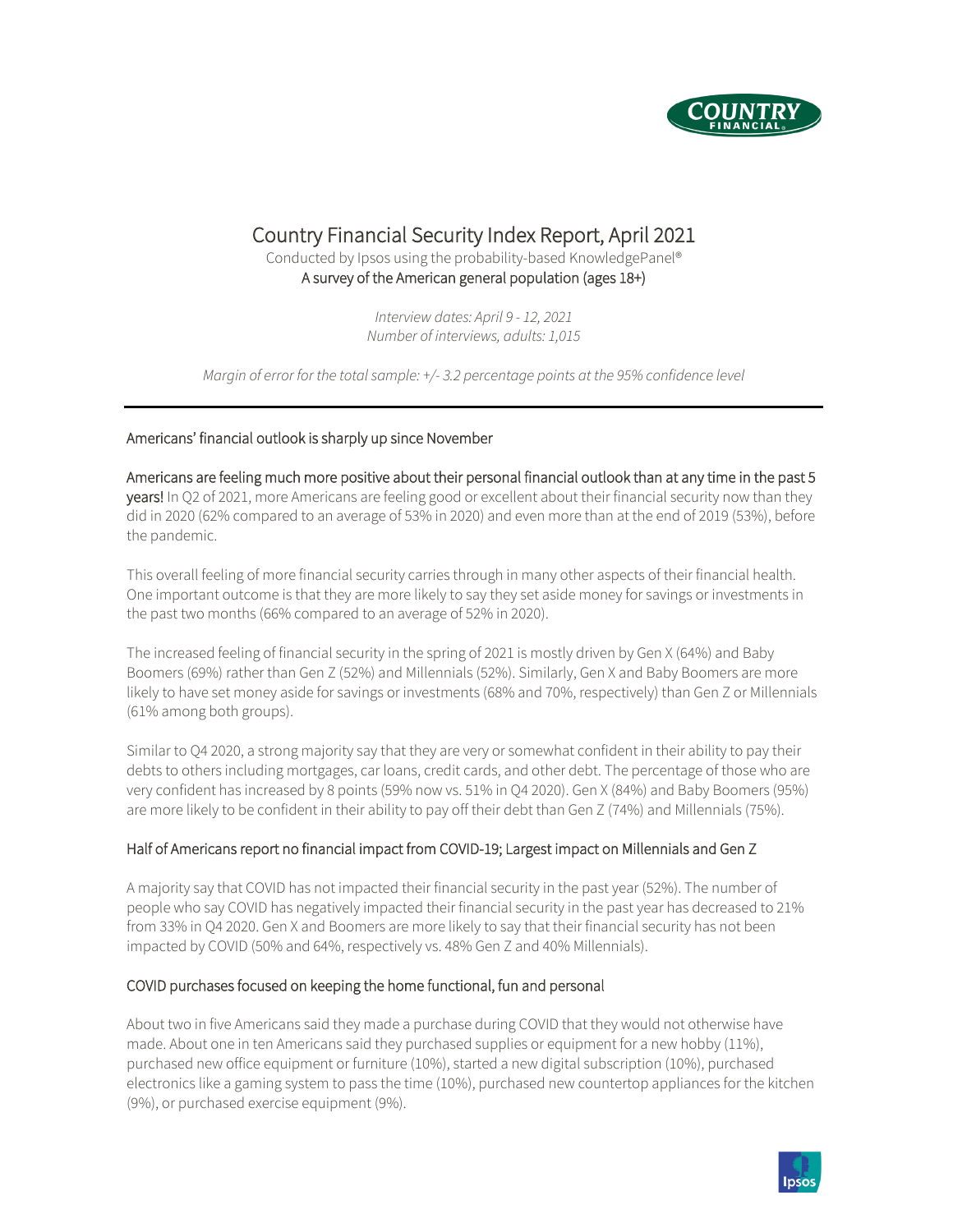

Households with children under 18 were more likely to have made a COVID purchase than those without children (50% and 36%, respectively). They were more likely to have bought office equipment or furniture (14%), started a new digital subscription (13%), bought new countertop appliances for the kitchen (13%), or brought home a new pet (10%).

About half of college graduates said they made a COVID purchase (53%). College grads were most likely to have purchased office equipment or furniture (23%), supplies or equipment for a new hobby (18%), or exercise equipment (17%).

About half of people who made a COVID purchase made purchases in more than one category. Fifty-five percent made one type of purchase, one in four made two types of purchases (24%), one in ten made three types of purchases (9%), and one in ten purchased four types or more (11%). Among those who made four or more types of purchases, most bought supplies or equipment for a new hobby (86%), new electronics (74%), a new digital subscription (70%), or office equipment or furniture (68%).

## When is the return to normal? Soon… perhaps by fall 2021

About one in ten Americans say enough people are vaccinated that America can return to normal now (14%), but seven in ten say there is still progress to be made before that can happen (68%). About one in five say enough people will be vaccinated by the summer (18%) and about three in ten say enough people will be vaccinated by the fall (29%). Another one in five expect the COVID recovery to extend out into 2022 or beyond (21%) and one in six say they don't know when COVID will be under control (17%).

Gen Z and Gen X are most likely to say things will get back to normal between now and the fall (66% and 64%, respectively) compared to Millennials and Baby Boomers (56% and 61%, respectively). On the other hand, all of the older generations are twice as likely as Gen Z to say that COVID is still out of control and won't be under control until 2022 or later (24% Millennials, 20% Gen X, and 23% Baby Boomers vs. 10% Gen Z).

## Americans do have summer plans - freedom defined as travel

As noted, about one in three Americans expect things to get back to normal by this summer and about two in three Americans are making big plans for the summer (64%). About one in ten Americans plan to start a home remodel or renovation (12%) or upgrade their home by buying new furniture or appliances (14%) in the next six months. A similar number, about one in ten, say they plan to go to a live show, concert, or sports event (12%).

In the next six months, nearly half of Americans plan to travel (48%); 33% say they are going on a vacation and 34% say they are traveling to visit friends or family. Of those planning to travel, 68% plan to travel within the US, and 13% plan to travel outside of the country. Millennials are most likely to say they plan to travel domestically as well as internationally.

Half of travelers say they're planning to take a road trip this summer (50%), while two in five plan to fly on an airplane (40%), and four percent plan to either travel by train or bus or take a cruise. Travelers are more likely to plan to stay at a hotel or motel (46%) than a rental home or Airbnb (19%), or their vacation/lake home (4%).

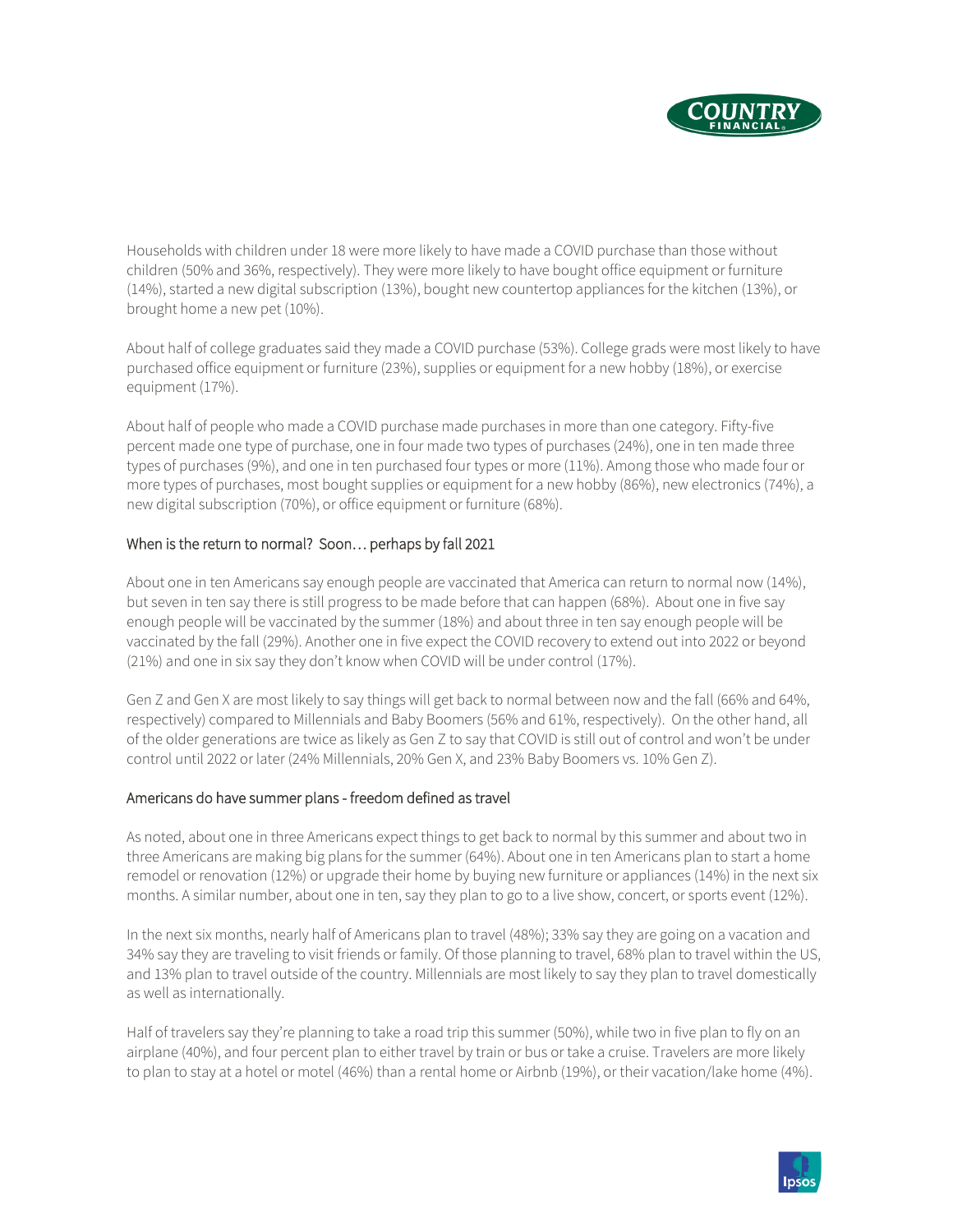

The most popular destinations for travel are the beach or lake (39%), a national park (21%), a big city (20%), or camping (19%), while visiting a historical location (15%) or an amusement park (12%) are not as popular. Households with children are significantly more likely to plan to go camping (25%) or to an amusement park (18%) than households without children (18% and 8%, respectively).

Regarding travel spending and budgeting, a majority believe they will spend about the same (53%), 14% say they will spend more than they typically do and 27% say they will spend less than they normally do. Those who say COVID has had a negative impact on their finances are significantly more likely to plan to spend less on their vacation this year (45%), while those who have come out of COVID in a better situation are more likely to say they will spend more (25%).

Gen Z (23%) is nearly twice as likely as Gen X (13%) and Baby Boomers (12%) to say they will spend more than normal. Conversely, Millennials are most likely to say they will spend less (33%), compared to 13% of Gen Z, 25% of Gen X, and 26% of Baby Boomers.

The most used resources for paying for their vacation include cash (50%), savings (48%), or credit cards (37%). About one in ten travelers say they will use credit card rewards (15%), COVID stimulus money (14%), mileage points or frequent flyer miles (14%), or their tax return (11%). Only about three percent say they will use a travel voucher.

#### Personal finance habits

Half of Americans have kept the same amount they have saved for an emergency, while one in five (21%) have increased that amount. Baby Boomers are least likely to have increased their emergency savings amount (16%), compared to Gen Z (27%), Millennials (25%), and Gen X (22%). One in ten have increased their retirement savings with Millennials and Gen X most likely to do this (13% and 17%, respectively vs. 10% Gen Z and 7% Baby Boomers). Eleven percent have increased the amount they're investing in the stock market with Gen Z most likely to do so. One in five Gen Z has increased the amount they're investing in the stock market (19%), compared to 12% of Millennials, 13% of Gen X, and 6% of Baby Boomers.

Among respondents who have set aside any money for savings or investments or changed their finance habits due to the events in 2020, 57% did not use any resources for their savings or investments. Of those who used resources, 20% used a financial planner or professional planning service and 14% used a self-service investment app.

One in three Americans who use tools or resources for their savings and investments say they are moderately active investors and another one in three say they are passive investors (37%). Eleven percent say they are highly engaged investors and, conversely, 18% say they are beginner or casual investors.

Gen Z is most likely to say they are a beginner or casual investor (50%) compared to Millennials (26%), Gen X (13%), and Baby Boomers (10%). Millennials are most likely to be passive investors with two in five saying this (44%), followed by 39% of Baby Boomers, 33% of Gen X, and 19% of Gen Z.

Perhaps not surprisingly, those who say they are beginner or causal investors are more likely to have less in savings and investable assets, and those who report more active or knowledgeable investing skills are more likely to have higher amounts of savings and investable assets.

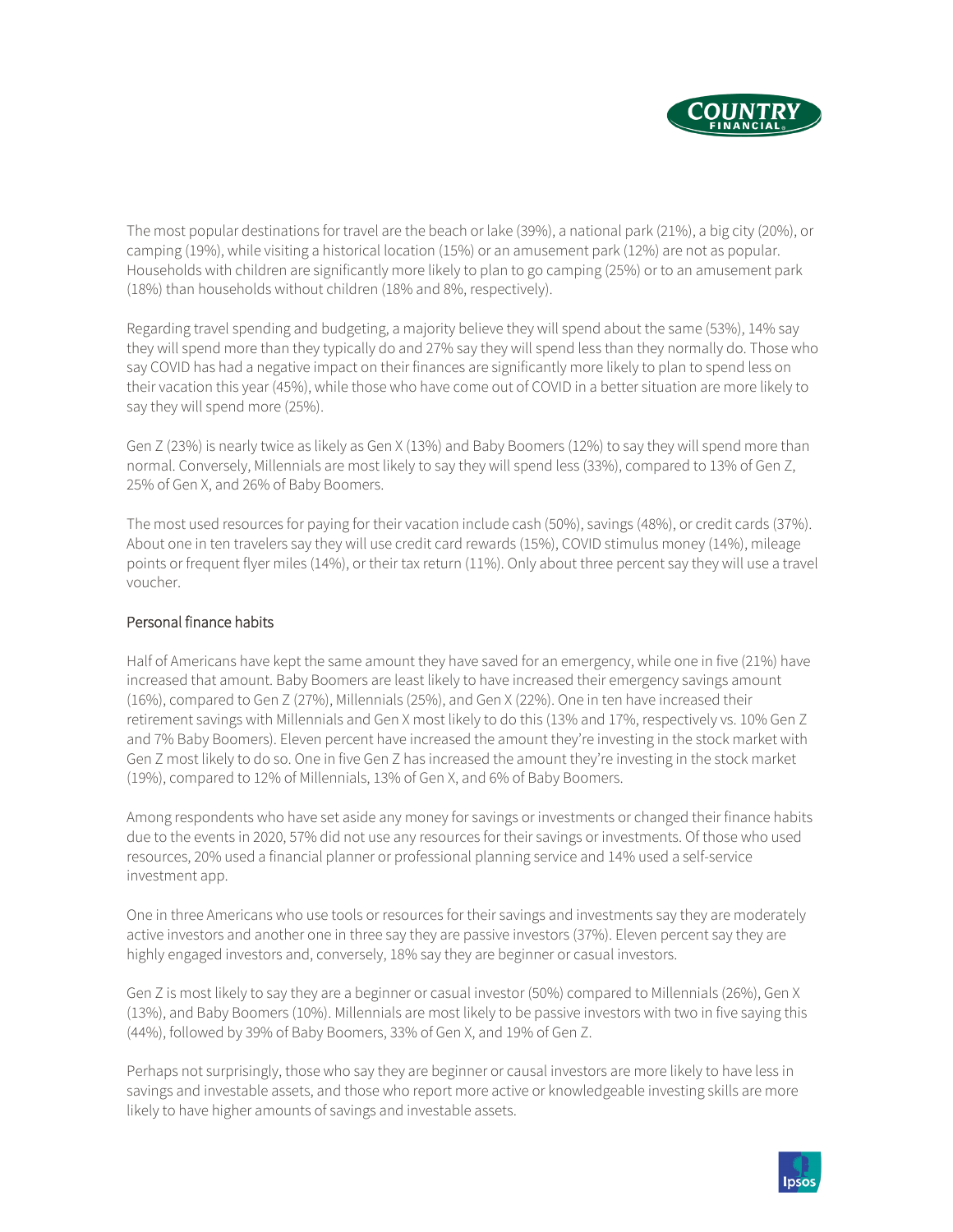

| Amount of household's<br>savings and investable<br>assets | Beginner or<br>casual | Passive | Moderately<br>active | Highly engaged |
|-----------------------------------------------------------|-----------------------|---------|----------------------|----------------|
| Under \$50,000                                            | 55%                   | 20%     | 24%                  | 7%             |
| \$50,000 - \$99,999                                       | 15%                   | 17%     | 10%                  | 12%            |
| \$100,000 - \$499,999                                     | 19%                   | 36%     | 30%                  | 4%             |
| \$500,000 - \$999,999                                     | 2%                    | 15%     | 21%                  | 31%            |
| \$1,000,000 or more                                       | 8%                    | 11%     | 16%                  | 42%            |

## College education and paying for college

Among parents, a majority expect to be financially responsible for paying for their child's college education (64%). The percentage of parents who say their child will also be responsible for paying for their college education has increased to 43% from 37% in Q4 2020. Less than one-third of Gen Z parents (28%) are confident they have enough financial resources to send their children to college compared to majorities of Millennial parents (62%) and Gen X parents (79%).

Overall support for college debt reform is highest for free education for an associate's degree at community colleges (67%) followed by student loan forgiveness of up to \$10K per borrower (59%), free education at 4-year colleges for a bachelor's degree (51%) and student loan forgiveness of up to \$50K per borrower (46%).

Millennials are most likely to strongly support loan forgiveness with half of Millennials who strongly support student loan forgiveness of up to \$10K per borrower and 37% who strongly support forgiving up to \$50K per borrower. Millennials are also most likely to strongly support free education. Fifty-three percent strongly support free education at community colleges for an associate's degree and 37% strongly support free education at 4-year colleges for a bachelor's degree.

One in ten parents say they have delayed saving for their child's college education due to the debate over student debt (11%). One in four parents plan to take out loans if their child attends college (24%).

A majority of Americans agree that if the student debt policy is reformed, a college education will be more accessible to more people (57%). Gen Z (39%) and Millennials (38%) are more likely to strongly agree with this than Gen X (32%) and Baby Boomers (22%).

Americans are split on whether or not student loan forgiveness will stimulate the economy (33% agree that student loan forgiveness will not stimulate the economy and 34% disagree). Baby Boomers are most likely to agree that student loan forgiveness will not stimulate the economy (39%) while Millennials are most likely to disagree (43%).

Ten percent have delayed paying their student loan payments in the last year because of COVID; 35% among those who say this statement applies to them. This increases to 49% of Gen Z and 39% of Millennials.

Only about one in six Americans say student loan forgiveness would have a significant impact on their personal finances (17%). Similarly, this sentiment is highest among Gen Z (28%) and Millennials (26%).

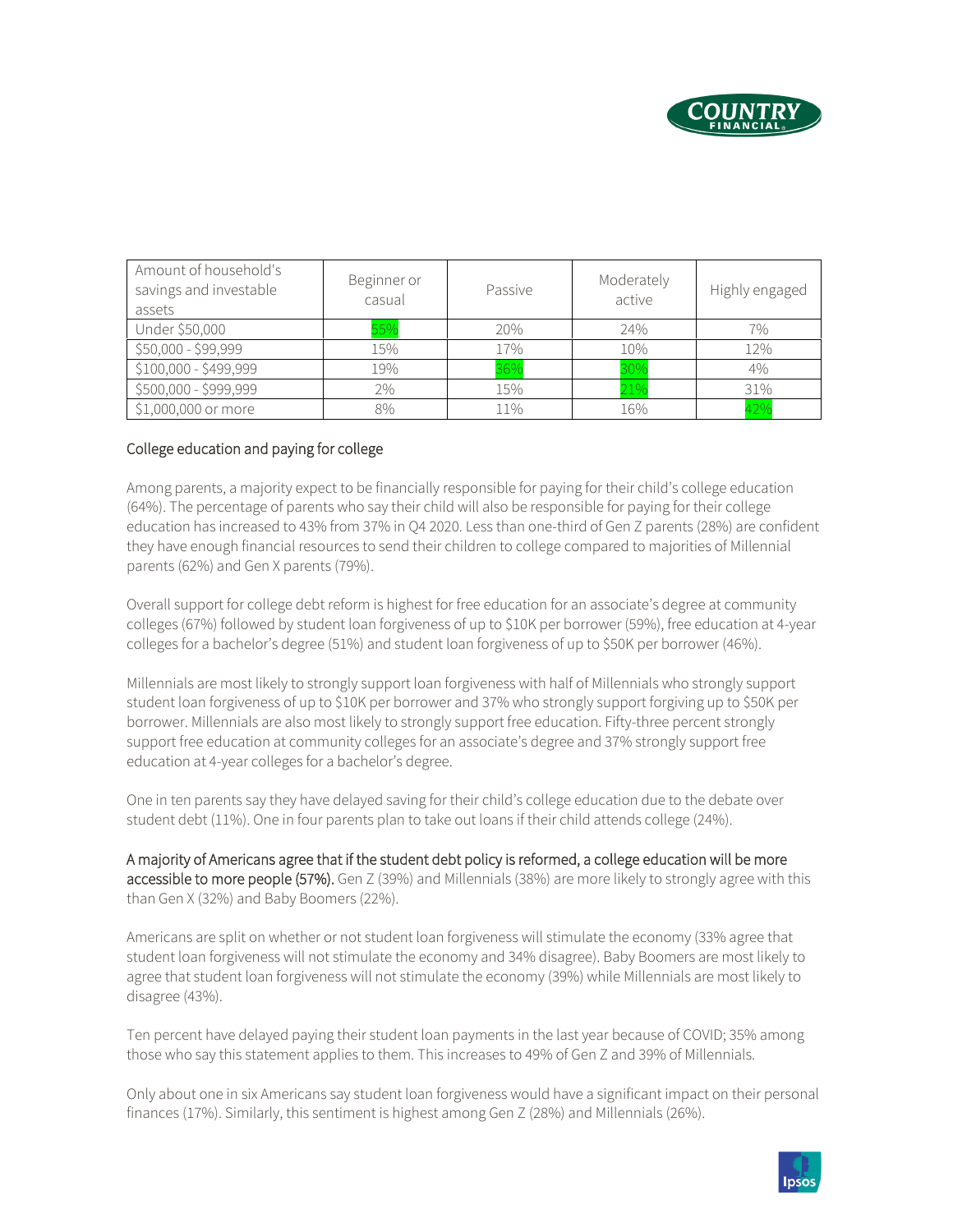

# Annotated Questionnaire:

*NOTE: All results show percentages among all respondents, unless otherwise labeled. Reduced bases are unweighted values NOTE: \* = less than 0.5%, - = no respondents*

Q1. How would you rate your overall level of financial security? Please select only one response.

|            | Q2 2020<br>$(n=1030)$ | Q3 2020<br>$(n=1330)$ | Q4 2020<br>$(n=1015)$ | Q2 2021<br>$(n=1015)$ |
|------------|-----------------------|-----------------------|-----------------------|-----------------------|
| Excellent  | 12%                   | 13%                   | 15%                   | 20%                   |
| Good       | 40%                   | 40%                   | 40%                   | 42%                   |
| Fair       | 30%                   | 31%                   | 29%                   | 23%                   |
| Poor       | 14%                   | 68%                   | 13%                   | 12%                   |
| Don't know | 3%                    | 13%                   | 3%                    | 3%                    |
| Skip       | 9                     | 10                    | 6                     |                       |
| Good (net) | 52%                   | 52%                   | 55%                   | 62%                   |
| Poor (net) | 44%                   | 44%                   | 42%                   | 34%                   |

Q2. If you receive a windfall/bonus of \$500, what would you most likely do with the money?

|              | Q2 2021 |
|--------------|---------|
| Spend it     | 15%     |
| Save it      | 58%     |
| Pay off debt | 27%     |
| Skip         |         |

Q3.Over the past two months, have you been able to set aside any money for savings or investments?

|          | Q2 2020 | Q3 2020 | Q4 2020 | Q2 2021 |
|----------|---------|---------|---------|---------|
| Yes      | 50%     | 51%     | 54%     | 66%     |
| Νo       | 44%     | 44%     | 42%     | 28%     |
| Not sure | 5%      | 4%      | 3%      | 5%      |
| Skip     |         |         |         |         |

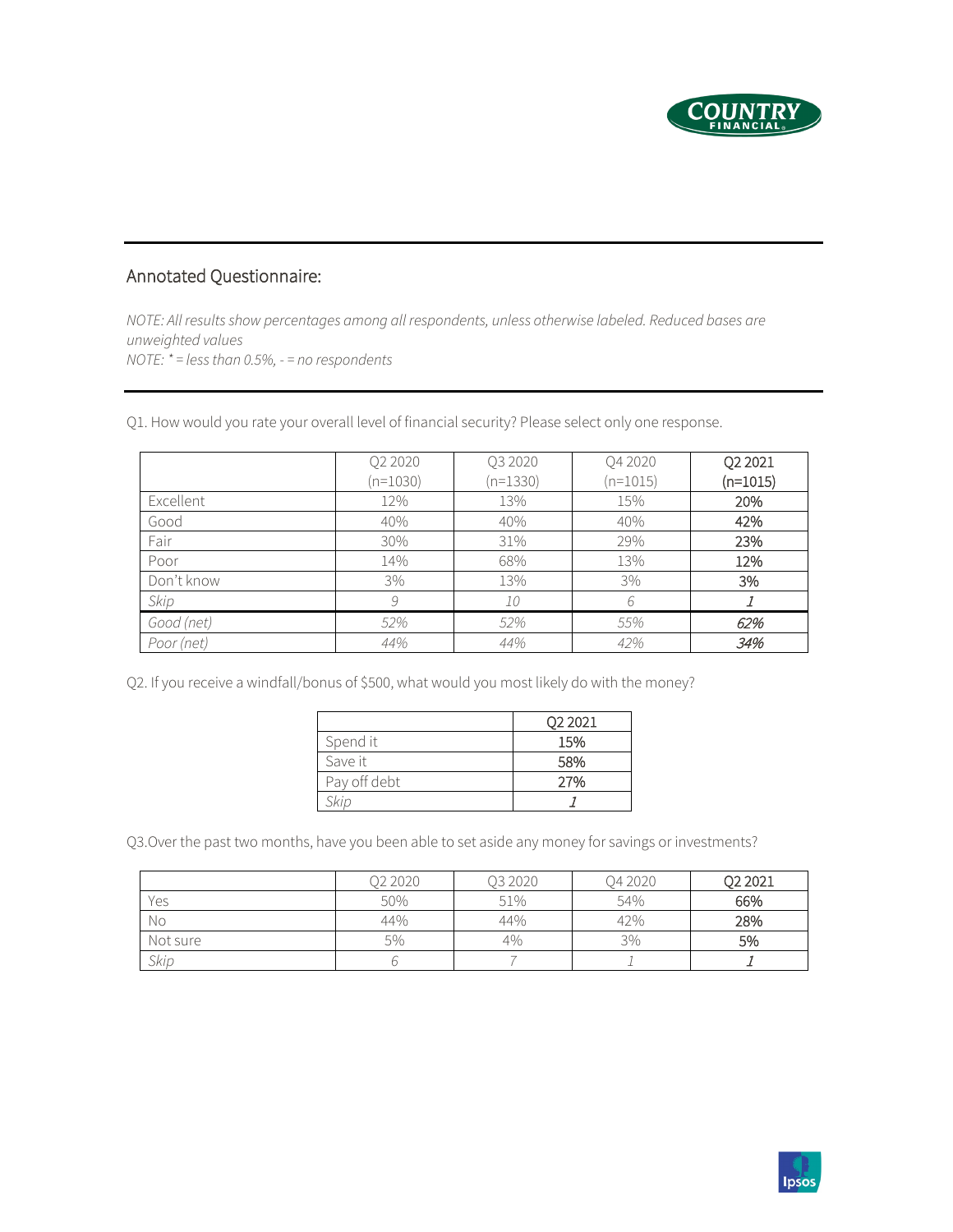

Q2 2020 (n=1030) Q3 2020 (n=1330) Q4 2020 (n=1015) Q2 2021 (n=1015) Very confident 196 41% - 51% 59% Somewhat confident 32% - 32% 26% Not very confident 11% 11% - 7% 7% 5% Not at all confident  $8\%$  8% -  $5\%$  4% Not sure 7% - 5% 6% *Skip 10 - 3* <sup>1</sup> *Confident (net) 73% - 83%* 84% *Not confident (net) 19% - 12%* 9%

Q4. Thinking for a moment about the money you may owe to others including mortgages, car loans, credit cards and other debt, how confident are you in your ability to pay all of these debts as they come due?

Q5. How has the COVID19 pandemic directly affected your feelings of financial security over the last year?

|                                                                         | O4 2020 | Q2 2021 |
|-------------------------------------------------------------------------|---------|---------|
| COVID has not impacted my financial security in the past<br>vear        | 50%     | 52%     |
| COVID has negatively impacted my financial security in the<br>past year | 33%     | 21%     |
| COVID has positively impacted my financial security in the<br>past year | 8%      | 13%     |
| I don't know                                                            | 9%      | 12%     |
| Skip                                                                    |         |         |

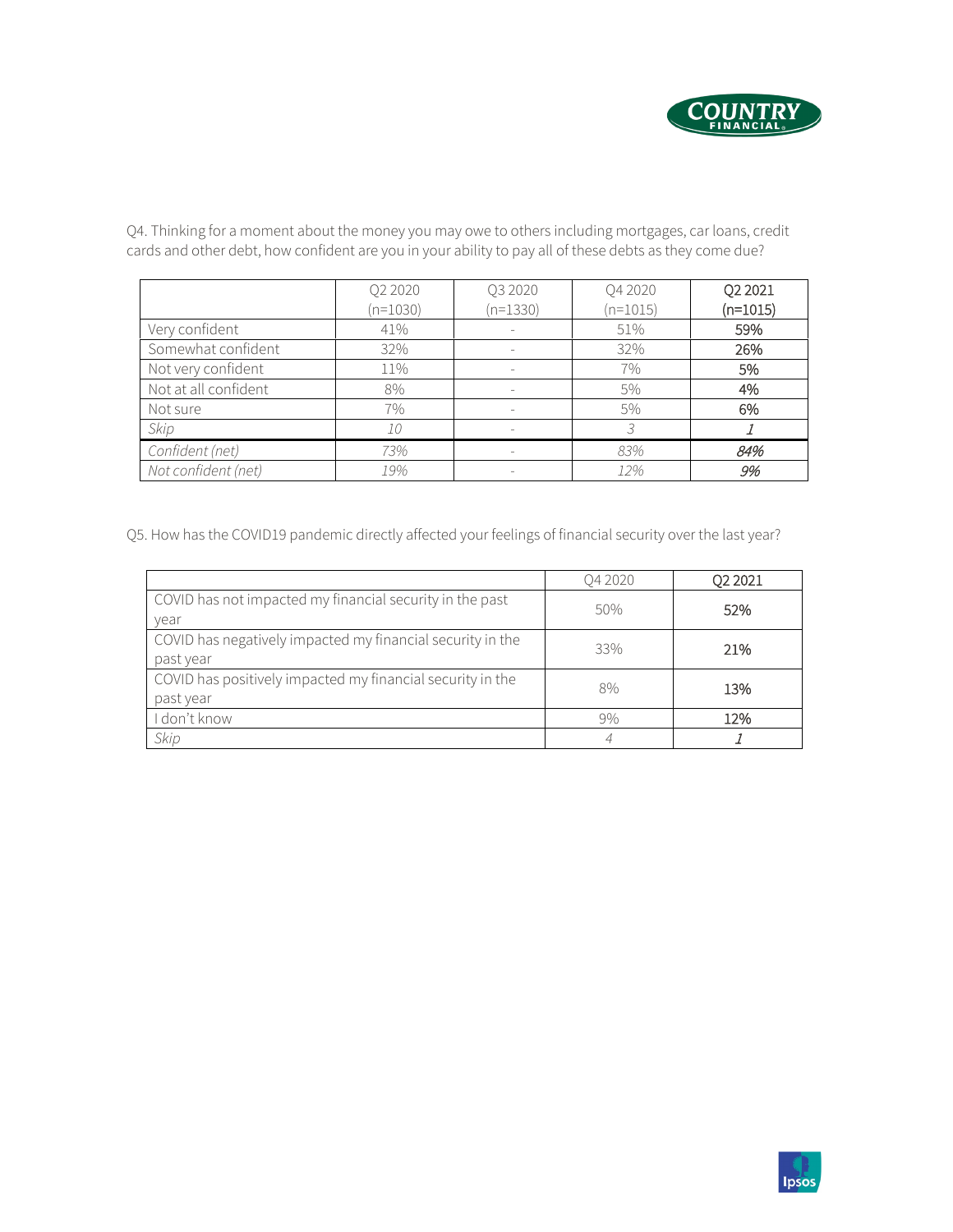

Q6. Did you make any purchases over the past year (during the pandemic) that you would not have otherwise bought?

|                                                                     | Q2 2021 |
|---------------------------------------------------------------------|---------|
| Bought exercise equipment (i.e. treadmill, exercise bike, yoga      | 9%      |
| mat, etc.)                                                          |         |
| Bought countertop appliances/equipment for the kitchen (i.e.        | 9%      |
| baking equipment, air fryer, etc.)                                  |         |
| Bought electronics to pass the time (i.e. gaming system, a video    |         |
| camera, etc.)                                                       | 10%     |
| Bought supplies/equipment for a new hobby                           | 11%     |
| Bought a big-ticket item just for you -(i.e. car, house, etc.)      | 7%      |
| Started a new subscription to fill the time / entertain myself/my   | 10%     |
| family (i.e. Disney+, cooking classes, etc.)                        |         |
| Bought office equipment (i.e. a new desk, printer, circle light for |         |
| zoom calls, etc.)                                                   | 10%     |
| Brought home a new pet                                              | 6%      |
| None of these                                                       | 60%     |
| Skip                                                                | 2       |

Q7. Which of the following comes closes to your opinion about the COVID19 pandemic?

|                                                                      | Q2 2021 |
|----------------------------------------------------------------------|---------|
| COVID is under control, enough people are vaccinated, and            | 14%     |
| America is able to return to normal.                                 |         |
| COVID is still out of control, but I'm confident that enough         |         |
| people will be vaccinated that it will be under control by this      | 18%     |
| summer (June-August 2021)                                            |         |
| COVID is still out of control, but I'm confident that enough         |         |
| people will be vaccinated that it will be under control by this fall | 29%     |
| (September-November 2021)                                            |         |
| COVID is still out of control, and it won't be under control until   | 21%     |
| 2022 or later                                                        |         |
| I don't know                                                         | 17%     |
| Skip                                                                 |         |

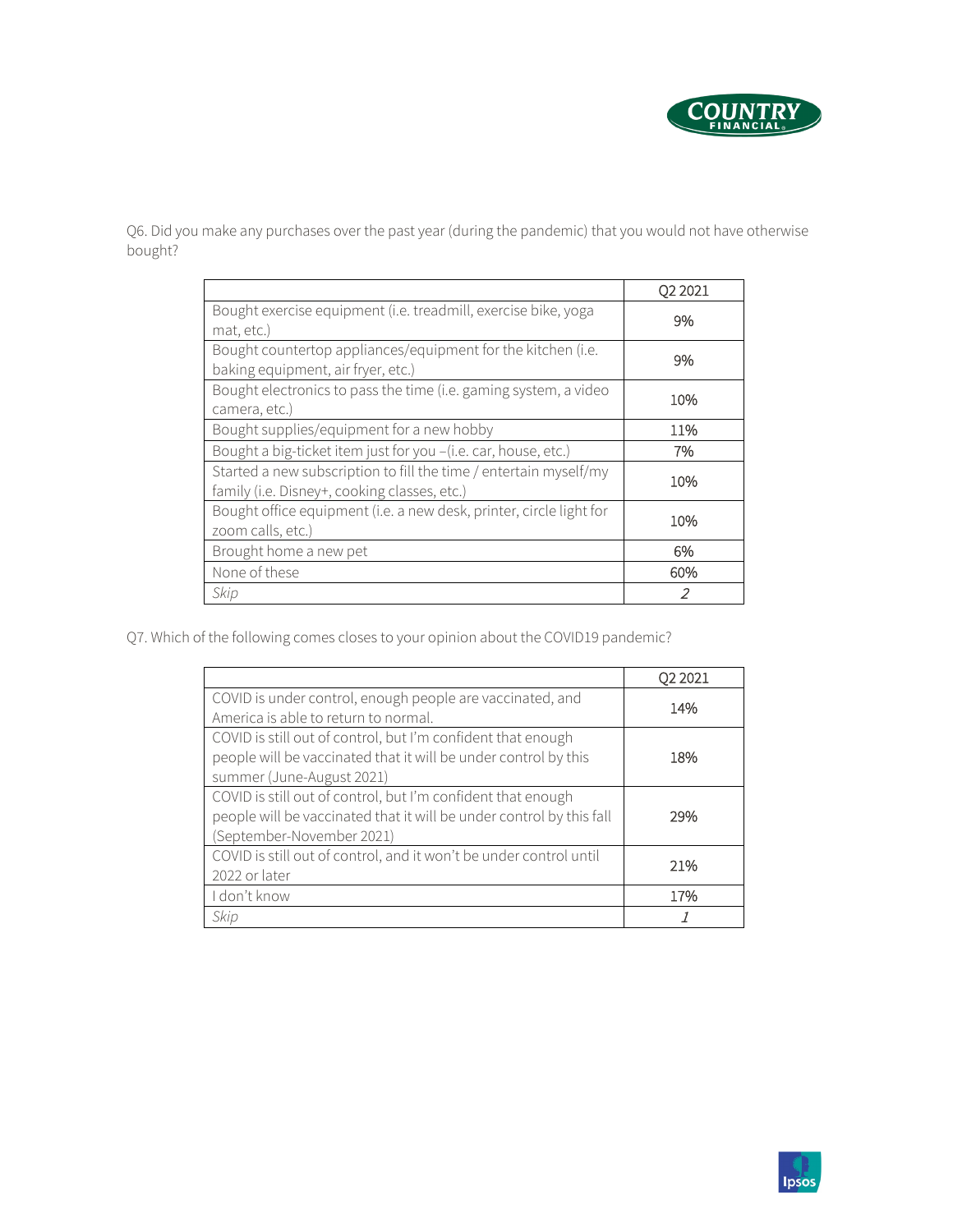

Q8. If you received a third stimulus check, what have you done/plan to do with the money? *Please select all that apply. (Q3 2020 question wording "If given a second stimulus check, how would you spend the money?")*

|                                                                       | Q3 2020 | Q2 2021        |
|-----------------------------------------------------------------------|---------|----------------|
| Take a vacation                                                       | 4%      | 6%             |
| Put toward a large purchase such as a car, recreational vehicle,      | $7\%$   | 5%             |
| etc.                                                                  |         |                |
| Do home remodeling/maintenance                                        | 13%     | 12%            |
| Start or put toward an emergency fund                                 | 33%     | 18%            |
| Invest in the stock market                                            | $5\%$   | 7%             |
| Put toward retirement savings                                         | 11%     | 12%            |
| Make a payment on credit card debt                                    | 21%     | 18%            |
| Make a payment on student loan debt                                   | $6\%$   | 4%             |
| Pay for everyday expenses including mortgage/rent, utilities,<br>etc. | 37%     | 25%            |
| Purchase non-essential items such as clothes, shoes, jewelry,<br>etc. | 6%      | 6%             |
| Have not received a stimulus check                                    | 13%     | 21%            |
| Skip                                                                  | 14      | $\overline{3}$ |

Q9. Do you plan to do any of the following in the next 6 months? Please select all that apply.

|                                                                          | Q2 2021 |
|--------------------------------------------------------------------------|---------|
| Go on a vacation                                                         | 33%     |
| Travel to visit friends and/or family                                    | 34%     |
| Start a home remodel/renovation                                          | 12%     |
| Buy a home                                                               | 3%      |
| Buy a second/vacation home                                               | 1%      |
| Upgrade home (i.e. buy new furniture, appliance, etc.)                   | 14%     |
| Buy a new car or recreational vehicle                                    | 6%      |
| Buy new clothing/wardrobe (i.e. spending more than \$500 at<br>one time) | 4%      |
| Go to a live show, concert, or sports event                              | 12%     |
| None of these                                                            | 36%     |
| Skip                                                                     |         |
| Plan to travel (net)                                                     |         |

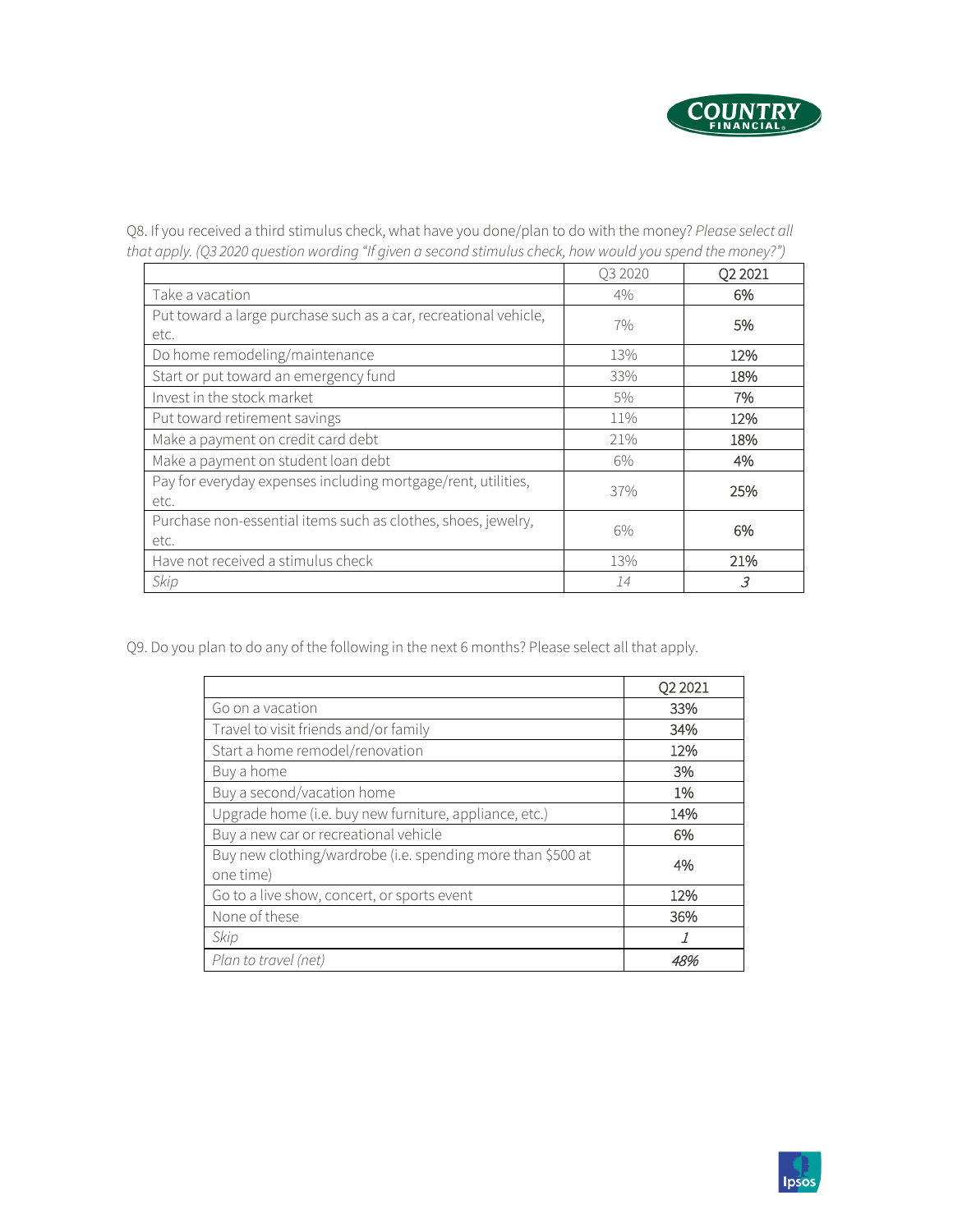

Q10. [Asked if Q9 = Go on a vacation or Travel to visit friends and/or family] Tell us more about your travel plans for the next 6 months. Do you plan to…? Please select all that apply.

|                                                              | Q2 2021   |
|--------------------------------------------------------------|-----------|
|                                                              | $(n=541)$ |
| Travel outside of the country                                | 13%       |
| Travel within the US                                         | 68%       |
| Fly on an airplane                                           | 40%       |
| Take a road trip                                             | 50%       |
| Travel by train/bus                                          | 4%        |
| Stay in a hotel/motel                                        | 46%       |
| Stay in a rental home/Airbnb                                 | 19%       |
| Go to the beach/lake                                         | 39%       |
| Visit a national park                                        | 21%       |
| Visit a big city                                             | 20%       |
| Go camping                                                   | 19%       |
| Go on a cruise                                               | 4%        |
| Visit a historical location                                  | 15%       |
| Go to an amusement park (i.e. Disney World, Six Flags, etc.) | 11%       |
| Visit my vacation/lake home                                  | 4%        |
| None of these                                                | 2%        |
| Skip                                                         |           |

Q11. [Asked if Q9 = Go on a vacation or Travel to visit friends and/or family] Thinking about your travel plans in 2021, how do you think your budgeting/spending will compare to your travel expenses in a typical year?

|                                       | Q2 2021   |
|---------------------------------------|-----------|
|                                       | $(n=541)$ |
| I will spend more than I typically do | 14%       |
| I will spend about the same           | 53%       |
| I will spend less than I typically do | 27%       |
| I don't know                          | 7%        |
| Skip                                  |           |

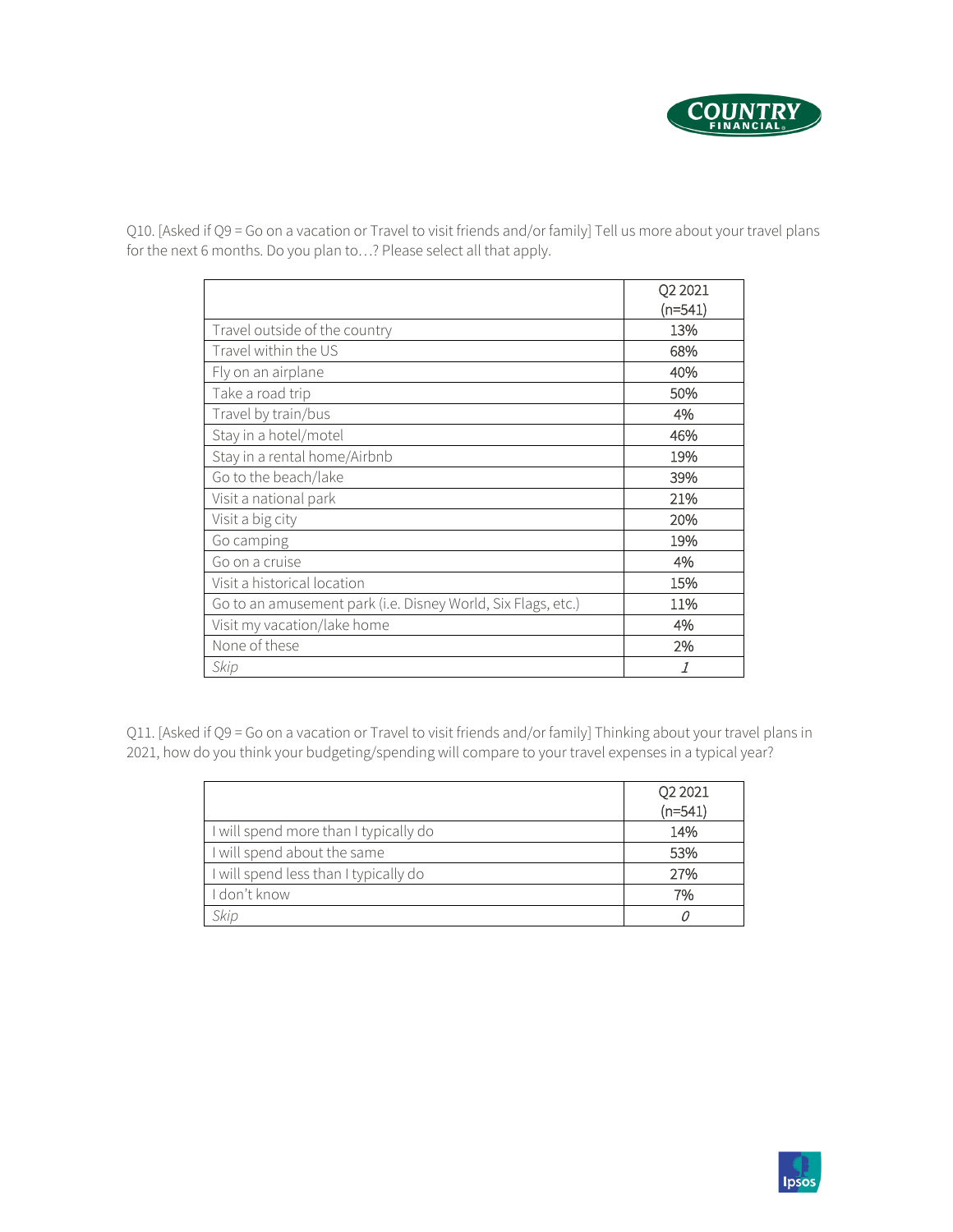

Q12. [Asked if Q9 = Go on a vacation or Travel to visit friends and/or family] What resources do you plan to use to pay for your travel/vacation? Please select all that apply.

|                            | Q2 2021   |
|----------------------------|-----------|
|                            | $(n=541)$ |
| Credit cards               | 37%       |
| Cash                       | 50%       |
| Savings                    | 48%       |
| COVID19 Stimulus money     | 14%       |
| Travel vouchers            | 3%        |
| Work bonus                 | 5%        |
| Tax return                 | 11%       |
| Mileage points/flyer miles | 14%       |
| Credit card rewards        | 15%       |
| Something else             | 5%        |
| Skip                       | $\ast$    |

Q13. Have the events in 2020 caused you to change any of the following personal finance habits and, if so, how?

|                                                          | More | Less | Same | N/A |
|----------------------------------------------------------|------|------|------|-----|
| Amount saved for an emergency                            | 21%  | 15%  | 50%  | 13% |
| Amount saved for retirement                              | 11%  | 11%  | 49%  | 28% |
| Amount saved my own/my child(ren)'s college<br>education | 4%   | 5%   | 21%  | 68% |
| Amount investing in the stock market                     | 11%  | 6%   | 36%  | 47% |
| Pay bills on time                                        | 6%   | 6%   | 77%  | 9%  |

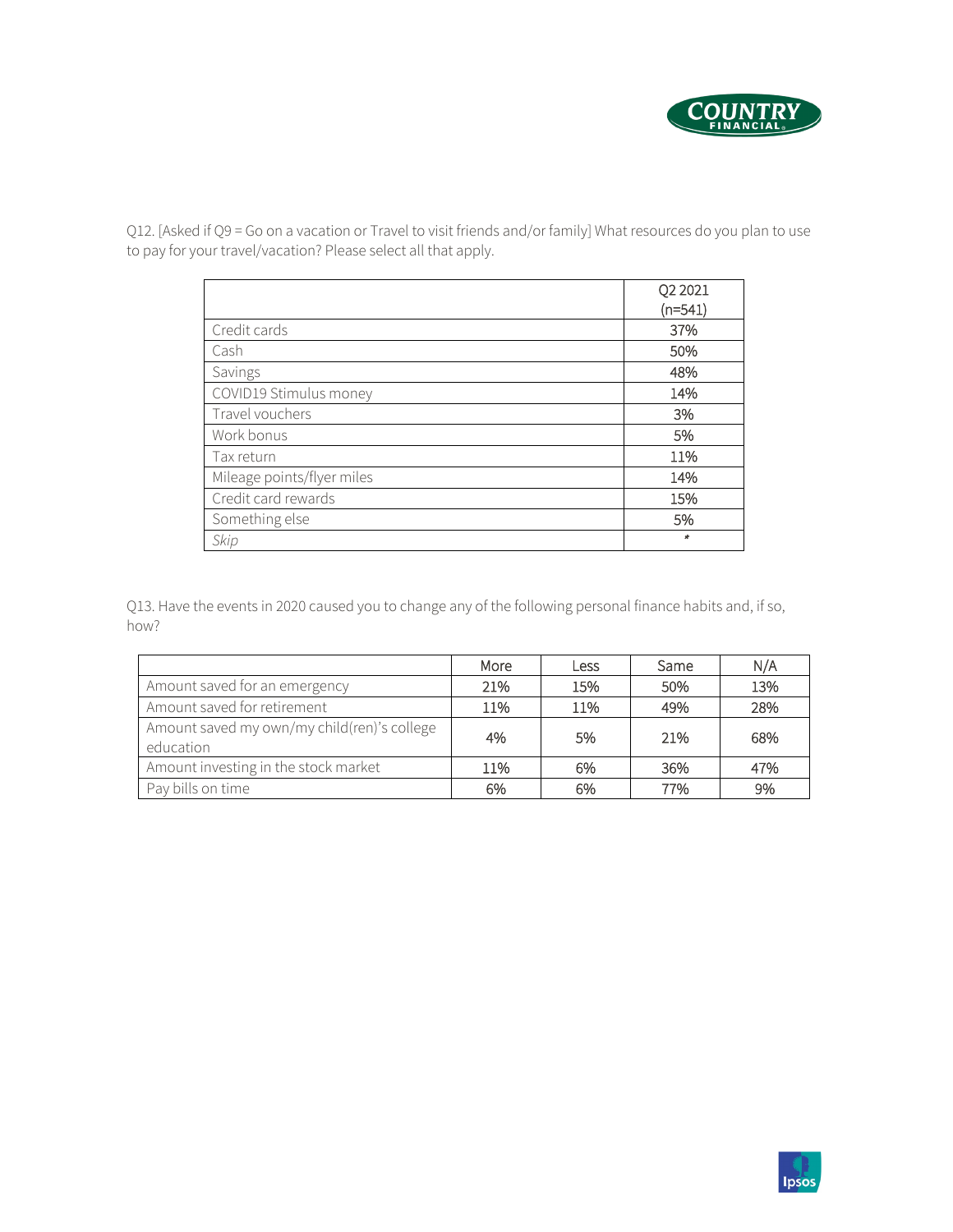

Q14. [Asked if Q3 = Yes or any Q13 = More] In the past year, did you use any of the following tools or resources for your saving and investments? *Select all that apply.*

|                                                                                               | Q2 2021<br>$(n=760)$ |
|-----------------------------------------------------------------------------------------------|----------------------|
| Financial planner/ professional planning services (i.e.<br>Northwestern Mutual, Edward Jones) | 20%                  |
| Self-service investment app (i.e. Acorns, E*TRADE, Robinhood,<br>TD Ameritrade)               | 14%                  |
| Financial management/ budgeting software (i.e. Quicken, Mint)                                 | 8%                   |
| Digital advisor/Robo-adviser (i.e. Betterment, wealthfront,<br>Vanguard, STASH)               | 4%                   |
| Online Stockbroker (i.e. E*TRADE, TD Ameritrade, Robinhood)                                   | 12%                  |
| None of these                                                                                 | 57%                  |
| Skip                                                                                          |                      |

Q15. Which of the following comes closest to your investment style?

|                                                                                                                                              | Q2 2021   |
|----------------------------------------------------------------------------------------------------------------------------------------------|-----------|
|                                                                                                                                              | $(n=351)$ |
| I'm a beginner or casual investor (I typically invest a few bucks<br>here and there)                                                         | 18%       |
| I'm a passive investor (I select my investments once and let<br>them grow - like my 401k)                                                    | 37%       |
| I'm a moderately active investor (I manage my portfolio or am<br>actively engaged with a portfolio manager)                                  | 33%       |
| I'm a highly engaged investor (I have substantial investments<br>and manage my portfolio or am actively engaged with a<br>portfolio manager) | 11%       |
| Skip                                                                                                                                         |           |

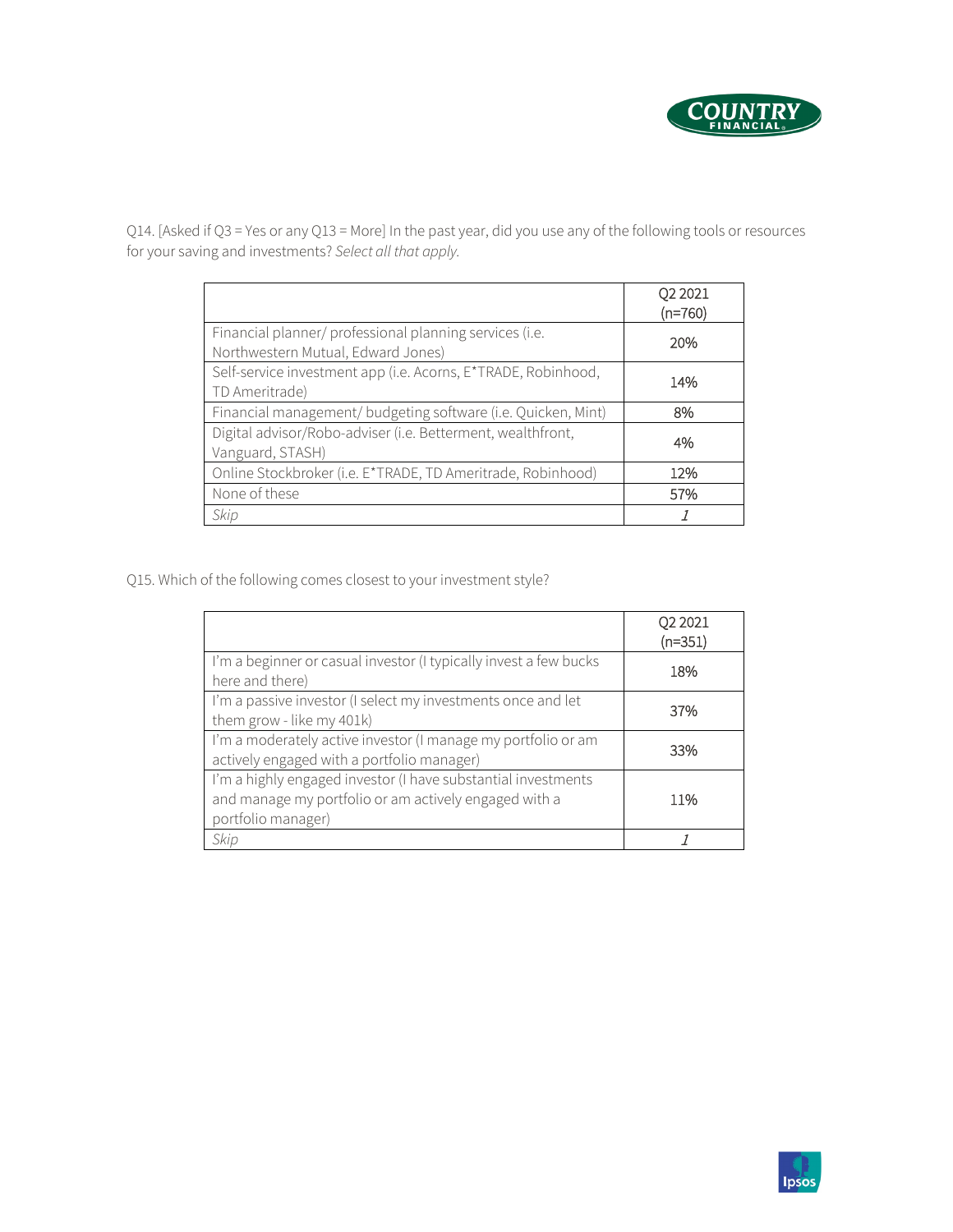

Q4 2020 (n=176) Q2 2021 (n=200) Myself 61% 64% My child(ren) **43% 43%** Someone else 11% 9% My child(ren) probably won't attend college  $\begin{array}{|c|c|c|c|c|c|c|c|c|} \hline \text{6\%} & \text{5\%} \end{array}$ Don't have child(ren) 0% 1% Don't know 11% 15% *Skip 0* <sup>0</sup>

Q16. [Asked if Parent] In the future, who do you think will be financially responsible for paying for the college education of any of your children? *Please select all that apply.*

Q17. [Asked if Q16 = Myself] When the time for college arrives, how confident are you that you will have enough financial resources to send your children to college? Would you say you are…? *Please select only one response.*

|                              | Q4 2020<br>(n=109) | Q2 2021<br>$(n=131)$ |
|------------------------------|--------------------|----------------------|
| Very confident               | 23%                | 30%                  |
| Somewhat confident           | 42%                | 39%                  |
| Not very confident           | 21%                | 18%                  |
| Not at all confident         | 10%                | 9%                   |
| Not sure                     | 4%                 | 4%                   |
| Do not have a child/children | $0\%$              | 0%                   |
| Skip                         |                    | 0                    |
| Confident (net)              | 65%                | 69%                  |
| Not confident (net)          | 31%                | 27%                  |

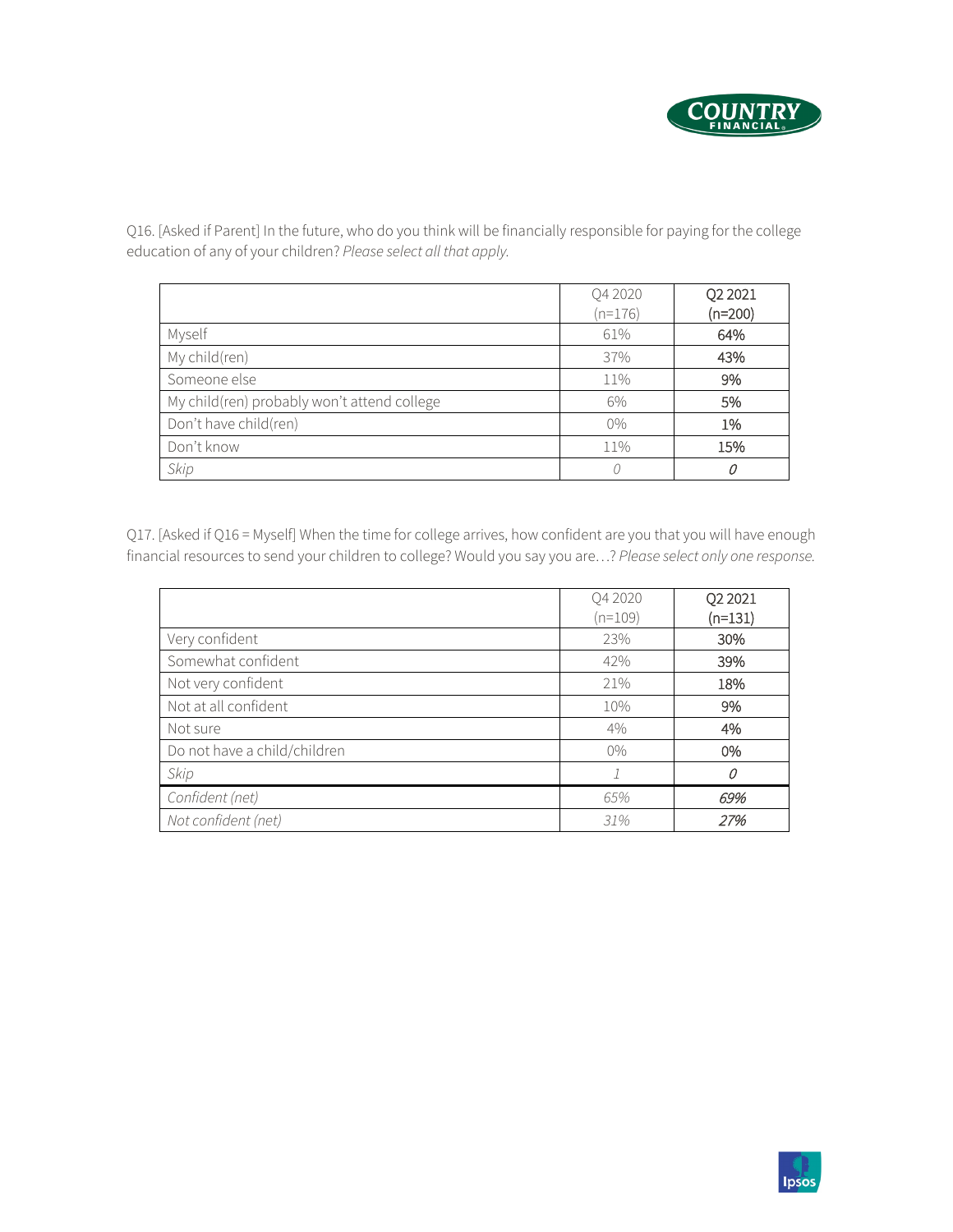

Q18. To what extent do you support or oppose the following?

#### SUMMARY SUPPORT

|                                                                | Q <sub>2</sub> 2021 |
|----------------------------------------------------------------|---------------------|
| Student loan forgiveness of up to \$10K per borrower           | 59%                 |
| Student loan forgiveness of up to \$50K per borrower           | 46%                 |
| Free education at community colleges for an associate's degree | 67%                 |
| Free education at 4-year colleges for a bachelor's degree      | 51%                 |

|                                                                   | Strongly<br>support | Somewhat<br>support | Somewhat<br>oppose | Strongly<br>oppose | Don't know |
|-------------------------------------------------------------------|---------------------|---------------------|--------------------|--------------------|------------|
| Student loan forgiveness of up to \$10K per<br>borrower           | 36%                 | 23%                 | 8%                 | 20%                | 13%        |
| Student loan forgiveness of up to \$50K per<br>borrower           | 27%                 | 19%                 | 11%                | 28%                | 14%        |
| Free education at community colleges for an<br>associate's degree | 43%                 | 24%                 | 8%                 | 13%                | 9%         |
| Free education at 4-year colleges for a<br>bachelor's degree      | 27%                 | 24%                 | 13%                | 23%                | 12%        |

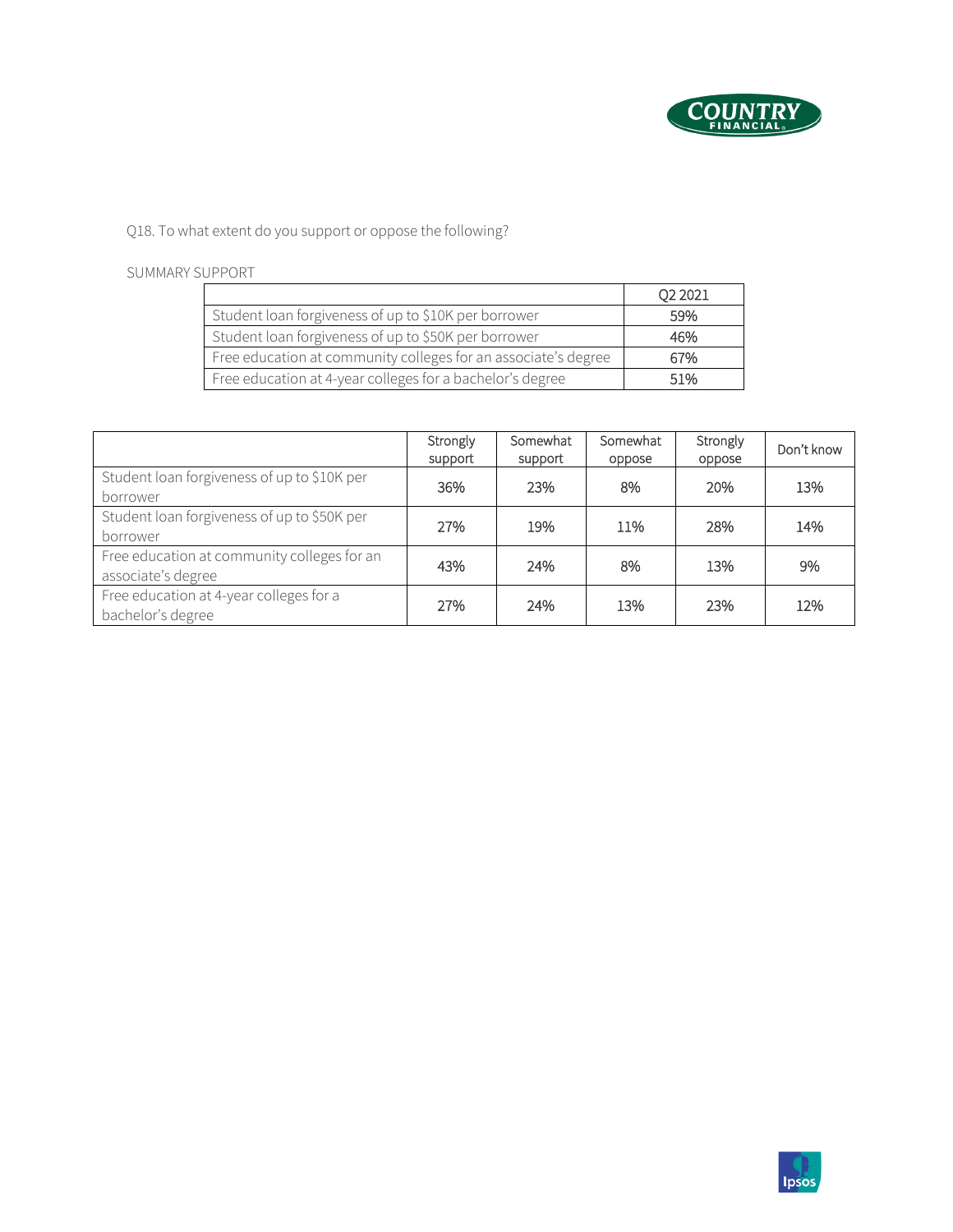

Q19. To what extent do you support or oppose the following?

#### SUMMARY AGREE

|                                                                                                             | Q <sub>2</sub> 2021 |
|-------------------------------------------------------------------------------------------------------------|---------------------|
| I've delayed saving for college for my children because of the                                              | 11%                 |
| debate over student debt                                                                                    | $(n=200)$           |
| We plan to take out loans for my child if he/she attends college                                            | 24%<br>$(n=200)$    |
| If the student debt policy is reformed, a college education will<br>be more accessible to more people       | 57%                 |
| Student loan forgiveness will not stimulate the economy                                                     | 33%                 |
| I have delayed paying my student loan payments in the last year<br>because of COVID-19                      | 10%                 |
| If student loan forgiveness is granted, it will make a significant<br>improvement in my financial situation | 17%                 |

|                                                                                                                | Strongly<br>agree | Somewhat<br>agree | <b>Neither</b><br>agree nor<br>disagree | Somewhat<br>disagree | Strongly<br>disagree | N/A |
|----------------------------------------------------------------------------------------------------------------|-------------------|-------------------|-----------------------------------------|----------------------|----------------------|-----|
| I've delayed saving for college for my<br>children because of the debate over<br>student debt (n=200)          | 4%                | 7%                | 23%                                     | 13%                  | 33%                  | 20% |
| We plan to take out loans for my child if<br>he/she attends college (n=200)                                    | 8%                | 17%               | 32%                                     | 12%                  | 22%                  | 9%  |
| If the student debt policy is reformed, a<br>college education will be more accessible<br>to more people       | 31%               | 26%               | 19%                                     | 6%                   | 7%                   | 9%  |
| Student loan forgiveness will not stimulate<br>the economy                                                     | 17%               | 16%               | 21%                                     | 17%                  | 17%                  | 10% |
| I have delayed paying my student loan<br>payments in the last year because of<br>COVID-19                      | 7%                | 3%                | 7%                                      | 2%                   | 8%                   | 72% |
| If student loan forgiveness is granted, it will<br>make a significant improvement in my<br>financial situation | 12%               | 5%                | 7%                                      | 2%                   | 8%                   | 65% |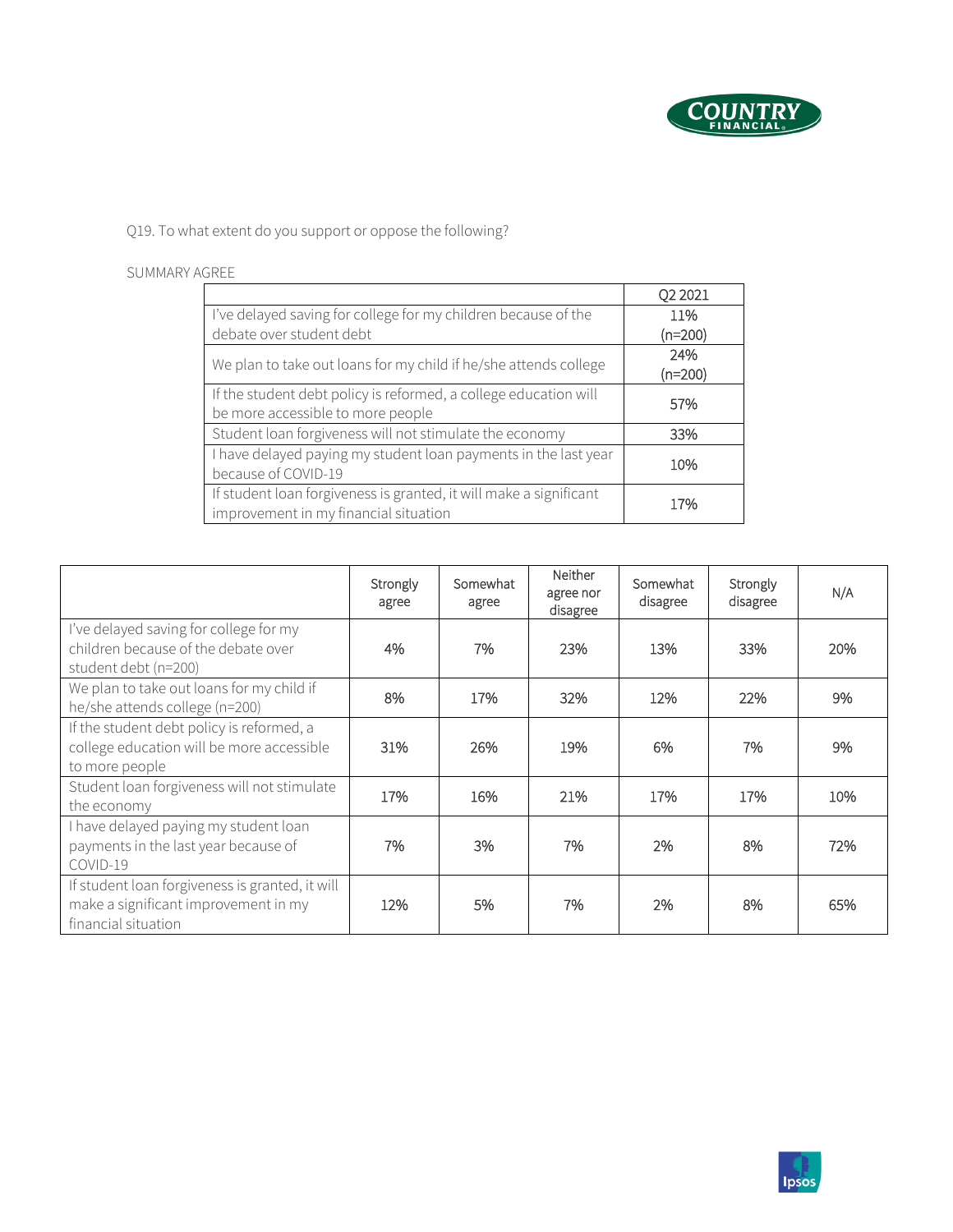

# About the Study

This Country Financial/Ipsos Poll was conducted April 9 - 12 2021, by Ipsos using the probability-based KnowledgePanel®. This poll is based on a nationally representative probability sample of 1,015 general population adults age 18 or older.

The margin of sampling error is plus or minus 3.2 percentage points at the 95% confidence level, for results based on the entire sample of adults. The margin of sampling error takes into account the design effect, which was 1.10. The margin of sampling error is higher and varies for results based on other sub-samples. In our reporting of the findings, percentage points are rounded off to the nearest whole number. As a result, percentages in a given table column may total slightly higher or lower than 100%. In questions that permit multiple responses, columns may total substantially more than 100%, depending on the number of different responses offered by each respondent.

The survey was conducted using KnowledgePanel, the largest and most well-established online probabilitybased panel that is representative of the adult US population. Our recruitment process employs a scientifically developed addressed-based sampling methodology using the latest Delivery Sequence File of the USPS – a database with full coverage of all delivery points in the US. Households invited to join the panel are randomly selected from all available households in the U.S. Persons in the sampled households are invited to join and participate in the panel. Those selected who do not already have internet access are provided a tablet and internet connection at no cost to the panel member. Those who join the panel and who are selected to participate in a survey are sent a unique password-protected log-in used to complete surveys online. As a result of our recruitment and sampling methodologies, samples from KnowledgePanel cover all households regardless of their phone or internet status and findings can be reported with a margin of sampling error and projected to the general population.

The data were weighted to adjust for gender by age, race/ethnicity, education, Census region, metropolitan status, household income, race/ethnicity by gender, race/ethnicity by age, and race/ethnicity by education. The demographic benchmarks came from the 2019 March supplement of the U.S. Census Bureau's Current Population Survey (CPS). The weighting categories were as follows:

- Gender (Male, Female) by Age (18–29, 30–44, 45–59, and 60+)
- Race/Hispanic Ethnicity (White Non-Hispanic, Black Non-Hispanic, Other or 2+ Races Non-Hispanic, Hispanic)
- Education (High School graduate or less, Some College, Bachelor and beyond)
- Census Region (Northeast, Midwest, South, West)
- Metropolitan status (Metro, non-Metro)
- Household Income (Under \$25,000, \$25,000-\$49,999, \$50,000-\$74,999, \$75,000-\$99,999, \$100,000- \$149,999, \$150,000+)
- Race/ethnicity (White/Other Non-Hispanic, Black Non-Hispanic, Hispanic) by Gender (Male, Female)
- Race/ethnicity (White/Other Non-Hispanic, Black Non-Hispanic, Hispanic) by Age (18-44, 45+)
- Race/ethnicity (White/Other Non-Hispanic, Black Non-Hispanic, Hispanic) by Education (Some College or less, Bachelor and beyond)